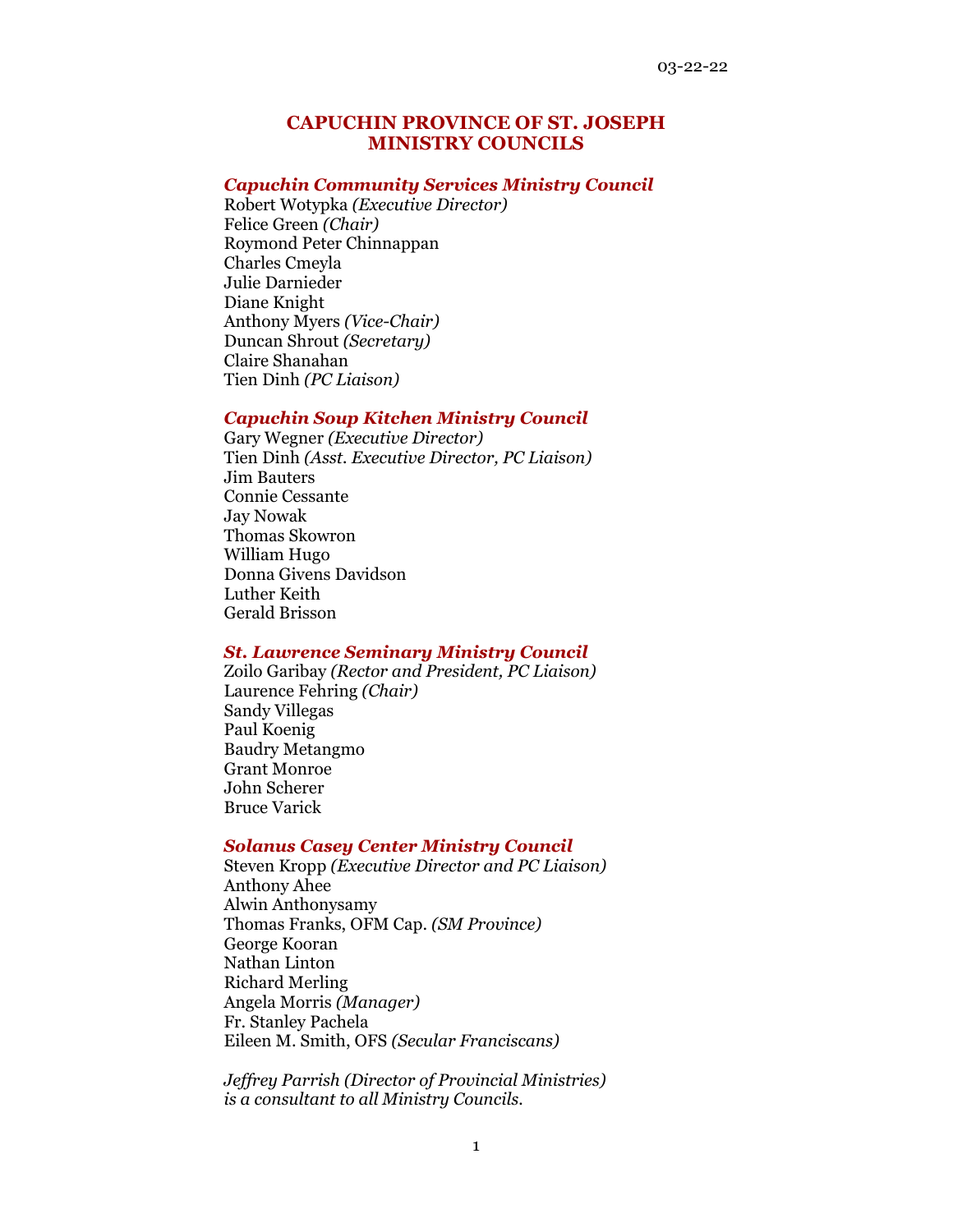### **PROVINCIAL COMMISSIONS**

#### *Finance Commission*

Diane Simpkins *(Chair)*  Nicholas Blattner Peggy M. Groth David O'Brien William Hugo Jeffrey Parrish *(ex-officio)* Harlan Swift Mark Joseph Costello *(PC Liaison)*

## *Investment Commission*

Pat Byrne (*Chair*) John Celichowski Ken Dorger *(Consultant, non-voting member)* Martin Reid Timothy Schroeder Harlan Swift Nicholas Blattner Diane Simpkins *(ex-officio, non-voting member)* William Hugo *(PC Liaison)*

### *Justice, Peace, and Integrity of Creation Commission*

Michael Dorn *(Co-Chair)* John Celichowski Truong Dinh David Hirt *(Co-Chair)* Robert Wotypka Tien Dinh *(PC Liaison)*

### *Liturgical Commission*

Mike Bertram *(Chair)* William Cieslak Brenton Ertel Tom Nguyen Truyen Nguyen Erico Ortiz Norbert Zwickl Steven Kropp *(PC Liaison)*

# *Preaching and Evangelization Ministry Commission*

Steven Kropp Vito Martinez Chrispin Shirima Michael Joseph Groark *(Chair)* Francisco Javier Rodriguez José Vera John Celichowski Tim Hinkle Mark Joseph Costello *(PC Liaison)*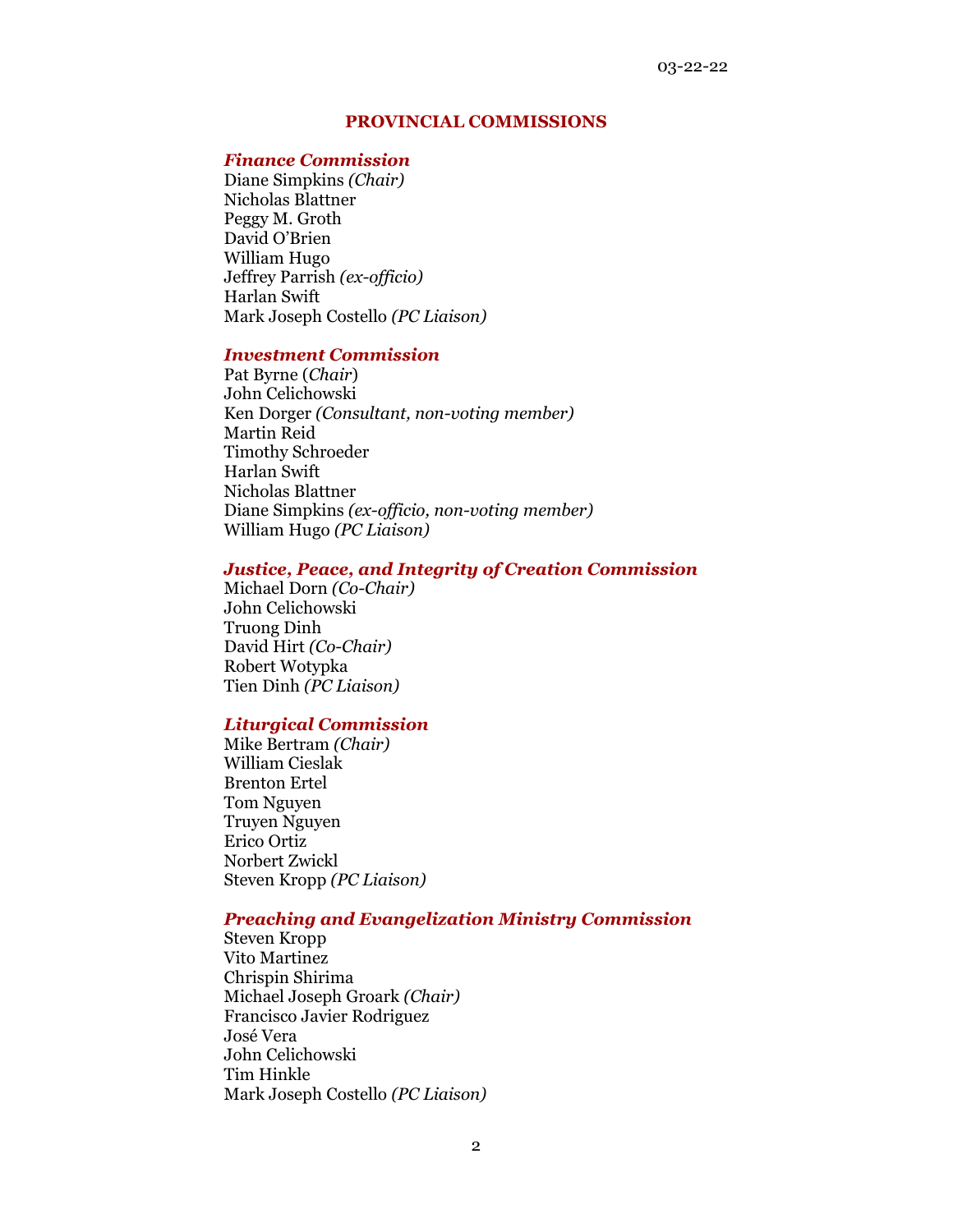# **OTHER ADVISORY BODIES OF THE PROVINCE**

# *Provincial Review Board*

Maryann Clesceri Kathy Coffey**-**Guenther, Ph.D. Diane Knight, MSW Michael McBride, M.D. M.S. (Rev.) Mark C. Payne Amy Peterson *(Director-Secretary/non-Voting)* (Dr.) Jim Reynolds Janet Ruidl *(Chair)* Luci Staudacher Mark Joseph Costello *(PC Liaison)*

*Members of the Provincial Council rotate attendance at meetings. Review Board members' terms are 3 years.*

## *Initial Formation Council*

John Celichowski Roach Gaspar Michael Joseph Groark Lake Herman David Hirt John Scherer Steven Kropp *(Chair/PC Liaison)*

# *Inter-Provincial Admissions Advisory Board*

Henry Alva (MMGS Province) Dale Bespalec, Ph.D. *(Consultant)* Lake Herman David Hirt Steven Kropp *(Chair)* Mark Joseph Costello *(PC Liaison)*

*(If MMGS Province has no candidates and chooses to opt out of the admissions process, a friar from the St. Joseph Province would be selected pro hac vice.)*

### *Rapid Response Team*

Provincial Council Members Tony Hahn Tim Hinkle Vito Martinez Jeff Parrish Amy Peterson Diane Simpkins Debby Van Ermen *(Members of the team are brought in for consultation as needed.)*